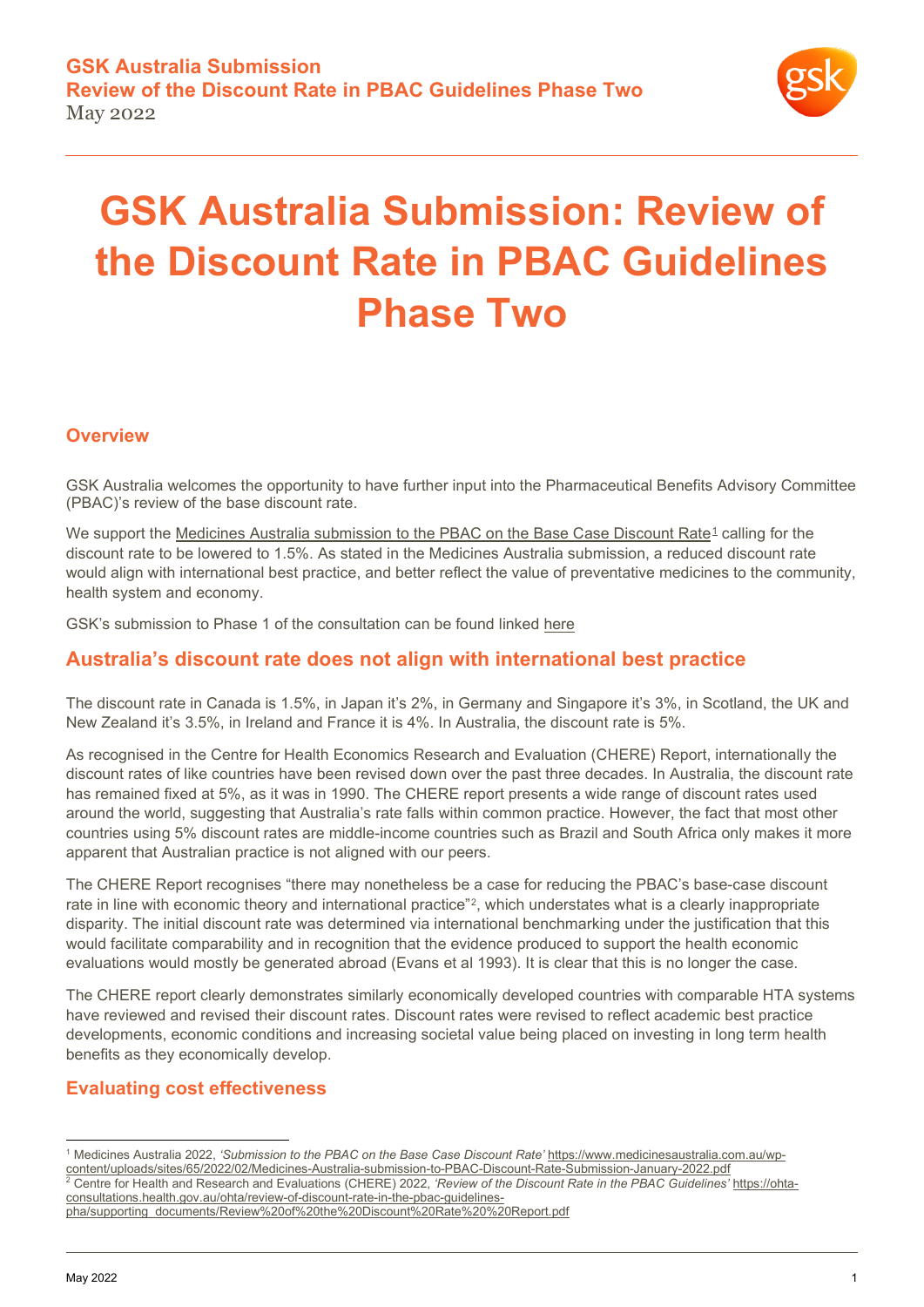

We note the CHERE Report finding "changing the PBAC's base-case discount rate is likely to have significant financial implications and associated knock-on effects throughout the health system". This will include improved health outcomes for Australians and the subsequent community, economic and health system gains.

Medicines and vaccines deliver broad social and economic benefits, clearly highlighted by the response to the COVID-19 pandemic, as well as delivering savings to the health system[3](#page-1-0). This means that additional spending on medicines and vaccines will often generate net economic benefits to the nation rather than simply being a cost.

GSK recognises there needs to be balance between investment in medicines and affordability to ensure ongoing sustainability of the health system and the industry. However, we assert that in line with the Commonwealth Government's National Preventive Health Strategy 2021-2030, funding needs to be rebalanced towards prevention. It is vital to note the discount rate review has been initiated as part of a broader Strategic Agreement that will deliver savings of \$1.9 billion over 5 years<sup>[4](#page-1-1)</sup>, in order to support innovation. The medicines industry has engaged in good faith over the last 15 years to deliver billions of dollars of savings over the course of multiple agreements and reform processes.

As such, the CHERE Report's comparisons of the HTA discount rate to infrastructure and other forms of public investment are not relevant. Lower discount rates and recommendations that support differential discount rates between public health and infrastructure<sup>[5](#page-1-2)</sup> are already a feature of Australian practice and are not a reason to avoid addressing the current international disparity.

We note that the CHERE Report questions whether there are more appropriate means to value prevention and curative treatments than via the discount rate. The Report refers to the lack of a fixed ICER threshold for PBAC decisions and the Government's use of tax and transfer systems as other means to support preventative and curative medicines and vaccines $6$  without detail on how this could be achieved.

In fact, the PBAC has explicitly stated a preference for lower ICER thresholds for preventative therapies (those most impacted by discount rate) which is inconsistent with the recommendation that these could be adjusted (upwards) to accommodate for the bias against preventative medicines due to the use of a high discount rate. There is no evidence that the PBAC is making any adjustment to its decision criteria to accommodate for these impacts. As stated previously, there is significant value in rebalancing health system investment towards prevention. This is not to mention community expectations.

Australia is falling behind other countries in access to vaccines. For example, the UK, Italy, Portugal, Ireland, Lithuania, Malta and France (as well as Canada and Luxemburg for high-risk people) are all countries that have implemented universal Meningitis B vaccination and programs utilising the preferred herpes zoster vaccine. Australia is at least four years behind in access to these interventions when compared to similar markets with lower discount rates (USA, UK, Canada, Germany and Japan).

As it stands, the current situation of using a high discount rate that reflects the economic circumstances of 30 years ago, means that the Government is already using the discount rate to drive a particular policy outcome – assigning greater value to short term, acute and symptomatic treatments – whether intentional or not. Aligning with other highly developed countries would be a "neutral" position, removing a bias rather than creating one in favour of particular products.

<span id="page-1-0"></span><sup>3</sup> Lichtenberg F, 2019. Medicines Australia *'Measuring the Impact of Pharmaceutical Innovation in Australia 1998-2018'* 

<https://www.medicinesaustralia.com.au/wp-content/uploads/sites/65/2020/11/Med-Aus-Lichtenberg-Report-12pg-Booklet.pdf>

<span id="page-1-1"></span><sup>4</sup> Medicines Australia Strategic agreement 2022-2027*,* 2021 *'Building a Future for Earlier Access to New Medicines'*

<span id="page-1-2"></span><https://www.medicinesaustralia.com.au/wp-content/uploads/sites/65/2021/09/0179-MA-Strategic-Agreement-Factsheet-For-Patients-v6.pdf> <sup>5</sup> Victorian Government Department of Economic, Development, Jobs, Transport and Resources 2022, *'Guidance on discount rates'.* https://djpr.vic.gov.au/\_\_data/assets/word\_doc/0007/1492603/Guidance-on-discount-rates-<br>internet1\_docx#~text=A%20real%20discount%20rate%20of\_checklist%20and%20alternatives%20(2014))

 $internet1$ .docx $\#$  ~ text=A%20real%20discount%20rate%20of,checklist%20and%

<span id="page-1-3"></span><sup>&</sup>lt;sup>6</sup> Centre for Health and Research and Evaluations (CHERE) 2022, 'Review of the Discount Rate in the PBAC Guidelines' [https://ohta](https://ohta-consultations.health.gov.au/ohta/review-of-discount-rate-in-the-pbac-guidelines-pha/supporting_documents/Review%20of%20the%20Discount%20Rate%20%20Report.pdf)[consultations.health.gov.au/ohta/review-of-discount-rate-in-the-pbac-guidelines-](https://ohta-consultations.health.gov.au/ohta/review-of-discount-rate-in-the-pbac-guidelines-pha/supporting_documents/Review%20of%20the%20Discount%20Rate%20%20Report.pdf)

[pha/supporting\\_documents/Review%20of%20the%20Discount%20Rate%20%20Report.pdf](https://ohta-consultations.health.gov.au/ohta/review-of-discount-rate-in-the-pbac-guidelines-pha/supporting_documents/Review%20of%20the%20Discount%20Rate%20%20Report.pdf)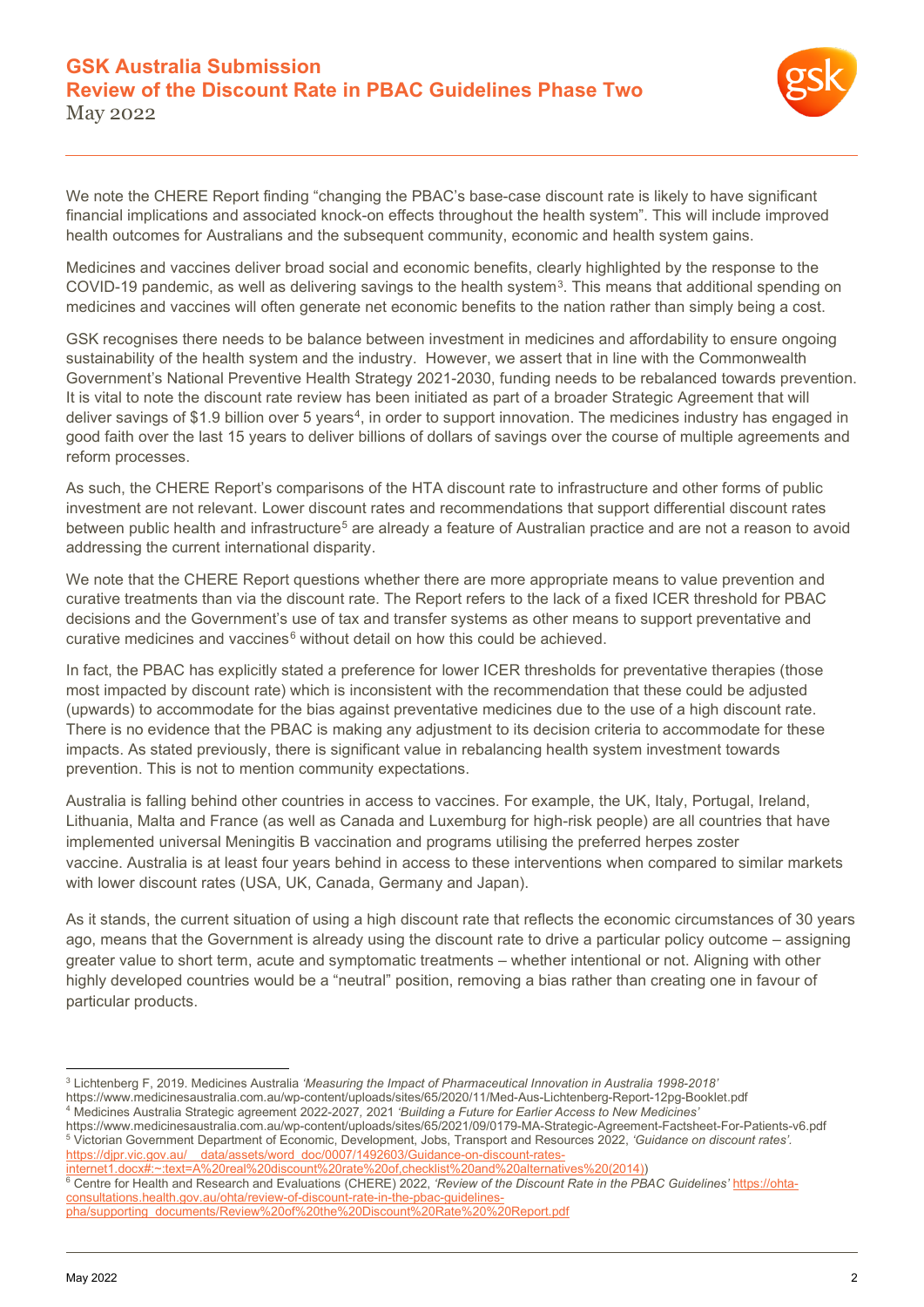

#### **Conclusion**

As reflected in the CHERE Report, the Government has an opportunity to reduce the Discount Rate in PBAC Guidelines to better reflect best-practice and societal expectations.

The COVID-19 pandemic has made it clear both that the community values medical innovation highly (especially vaccines and prevention of severe disease) and that the funding of medical innovations benefits the overall economy. Our systems are out of step with international best practice and do not currently recognise the value of long term, broad health benefits. This is particularly evident access to vaccines.

As highlighted in the CHERE Report, the Australian discount rate is significantly higher than that of comparable highly developed economies. As a result, Australians are being denied access medicines and vaccines that prevent disease.

GSK recognises a reduction in the discount rate may lead to additional investment in medicines. As the same time, the Government must acknowledge a reduction in the discount rate will lead to more Australians having access to innovative medicines, resulting in improved health outcomes benefiting the community, health system and economy. The medicines industry has partnered with the Government over more than a decade to deliver reform and greater efficiency to the PBS, allowing headroom for investment in innovation. Amending the discount rate is just such an investment.